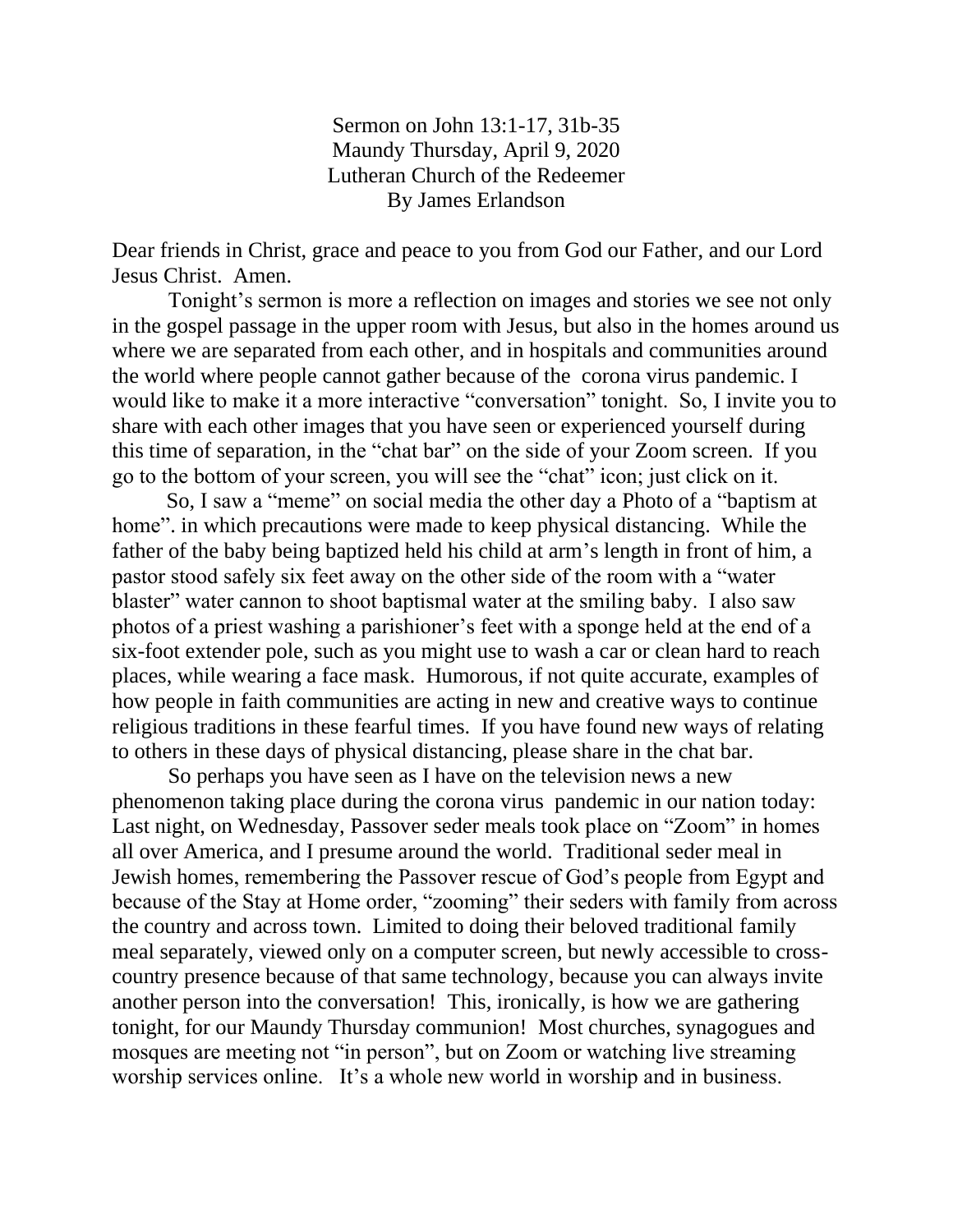So now, to the gospel of John, a more familiar world to us, perhaps! In chapter 12, the passage prior to our reading tonight, it was six days before the Passover, and Jesus came to visit the home of Lazarus, whom he had raised from the dead in chapter 11. His friends Mary, Martha and Lazarus gave a dinner for him. Martha served, and Lazarus was at the table with him. Then Mary came to Jesus, took a pound of costly perfume and anointed Jesus feet, wiping them with her hair. The house was filled with the fragrance of the perfume. It was an act of love, given out of gratitude for what Jesus had done for her brother, Lazarus. Looking back, we may see this as Mary anointing Jesus before his death and burial. This loving act was followed by Jesus' entry into Jerusalem on Palm Sunday, to the shouts of the crowd.

Then we skip ahead to the feast of the Passover, when Jesus knew that his hour had come to depart from this world. So after he and his disciples had shared the Passover meal together, Jesus got up, tied a towel around his waist, and washed his disciples' feet. He washed every one of them, including Judas's feet, who would betray him that very night. It is our tradition to remember this meal, and Jesus' act of loving, humble service to his disciples, by re-enacting the washing of feet and hands this night. You may notice that a portion of chapter 13 is missing from the gospel passage read tonight: it is the part where Jesus said that one of them would betray him, and Judas left the room, after he had eaten with Jesus.

Now, washing feet before a meal was not ceremonial – it was a necessary act of hospitality in the culture of Jesus' time in ancient Palestine – which normally the servants of a host did for guests in the home. In John's gospel, it takes on even more meaning, as Jesus did this as an example to how he taught his disciples to love one another, as he had loved them. So he gave them this new commandment, so that everyone would know that we are his disciples, by his love for one another.

So here we are today, gathered together, on the night of Jesus' betrayal, the night before Jesus was arrested, tried, and crucified. The purpose of this sacramental meal today, is to 'remember the Lord's death until he comes again". One of the things we remember tonight are the betrayals and denials of Jesus by Judas and Peter – and many others on Good Friday itself, by the same crowd that praised him on Palm Sunday. We have also seen betrayals and denials of our neighbors and vulnerable people around us today, as this corona virus pandemic has made its way across the country. What examples of betrayal and denial have you observed? We have seen how undocumented immigrants have been left out of many of the protections that are being proposed for everyone who lives in this nation, even when they clean and pack food for us. Medical personnel – the doctors and nurses who care for those who are sick – are finding that surgical 95 masks are running far short of the need, putting them at risk when we need them.